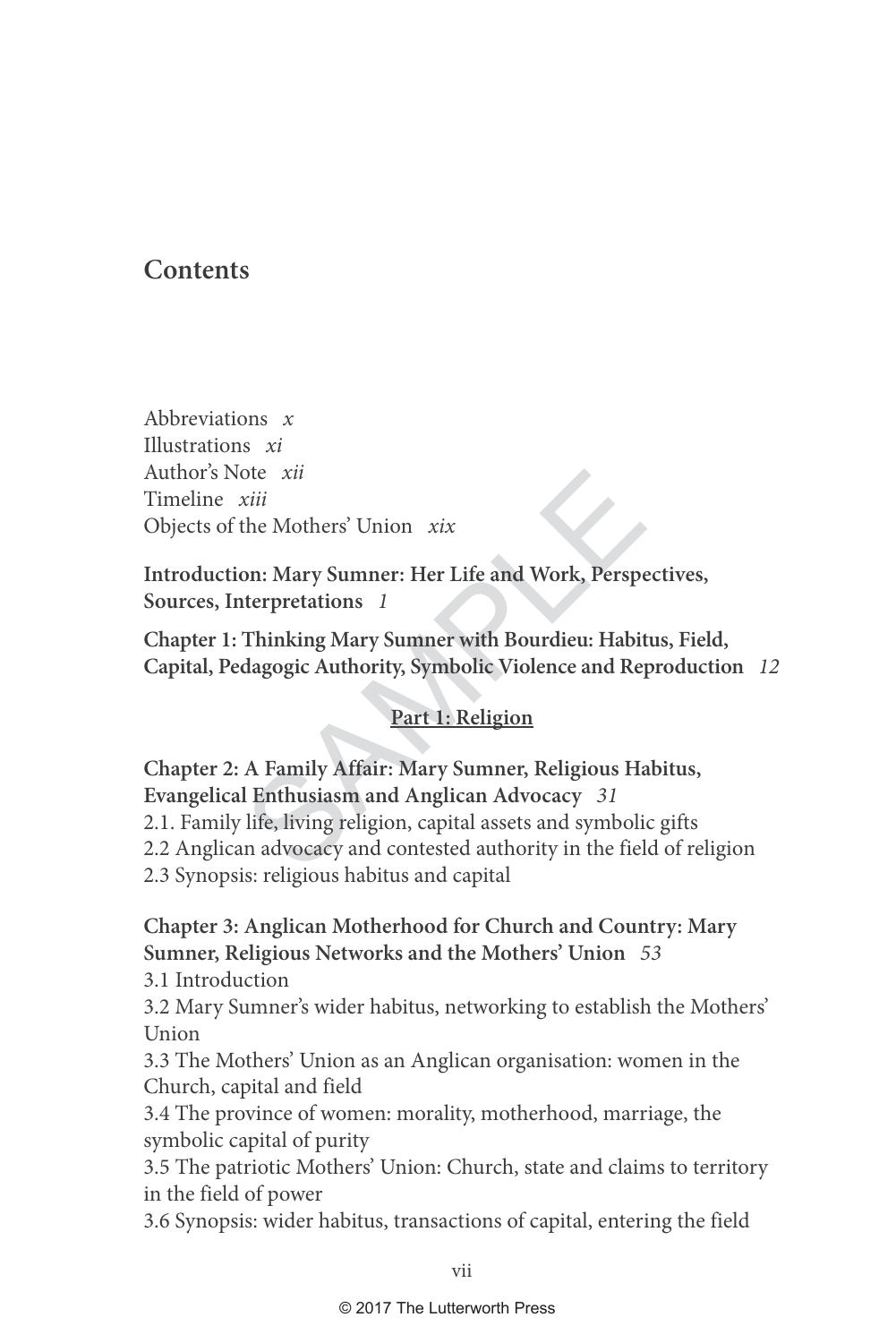#### **Part 2: Mission**

## **Chapter 4: Home and Abroad: Mary Sumner and Traditions of Philanthropy, Evangelical Religion and Civilising Mission** 89

4.1 Introduction

4.2 Philanthropy and mission in family life; parochial philanthropy via organisations 1851 to 1886

4.3 Travels in the 'East': Mary Sumner in the 'contact zone', the habituated gaze, religious and cultural capital

4.4 Mary Sumner: habitus, wider network, and mission via the Girls' Friendly Society

4.5 Synopsis: capital assets and 'missionary' habitus

#### **Chapter 5: Mary Sumner, Missionary Mothers and Imperial Aspirations** 121

5.1 Introduction

5.2 Mary Sumner: women's mission, the Mothers' Union, and the field of philanthropy

SAMPLE 5.3 Mary Sumner and the Mothers' Union: missionary identities at home and overseas, missionary organisations, colonies and contact zones, and attitudes to indigenous members

5.4 Mary Sumner, the Mothers' Union, empire and the Church overseas 5.5 Synopsis: pedagogic authority and symbolic violence and field manoeuvres

# Part 3: Education

#### **Chapter 6: 'Education Begins at Home': Educational Habitus, Childhood and Childrearing** 149

6.1 Introduction

6.2 Mary Sumner's experience of childhood, educational capital, attitudes to women and education, educational activism in her kinship network.

6.3 Educational context, parochial work and initiatives relating to educational habitus and Mary Sumner's horizons of possibility

6.4 Mary Sumner's notions of childhood and child rearing 6.5 Synopsis: educational habitus and capital values

## **Chapter 7: Spreading the Word: Educating the Populace** 173

7.1 Mary Sumner, a popular educator

7.2 Leading by example: education in mothering for all classes